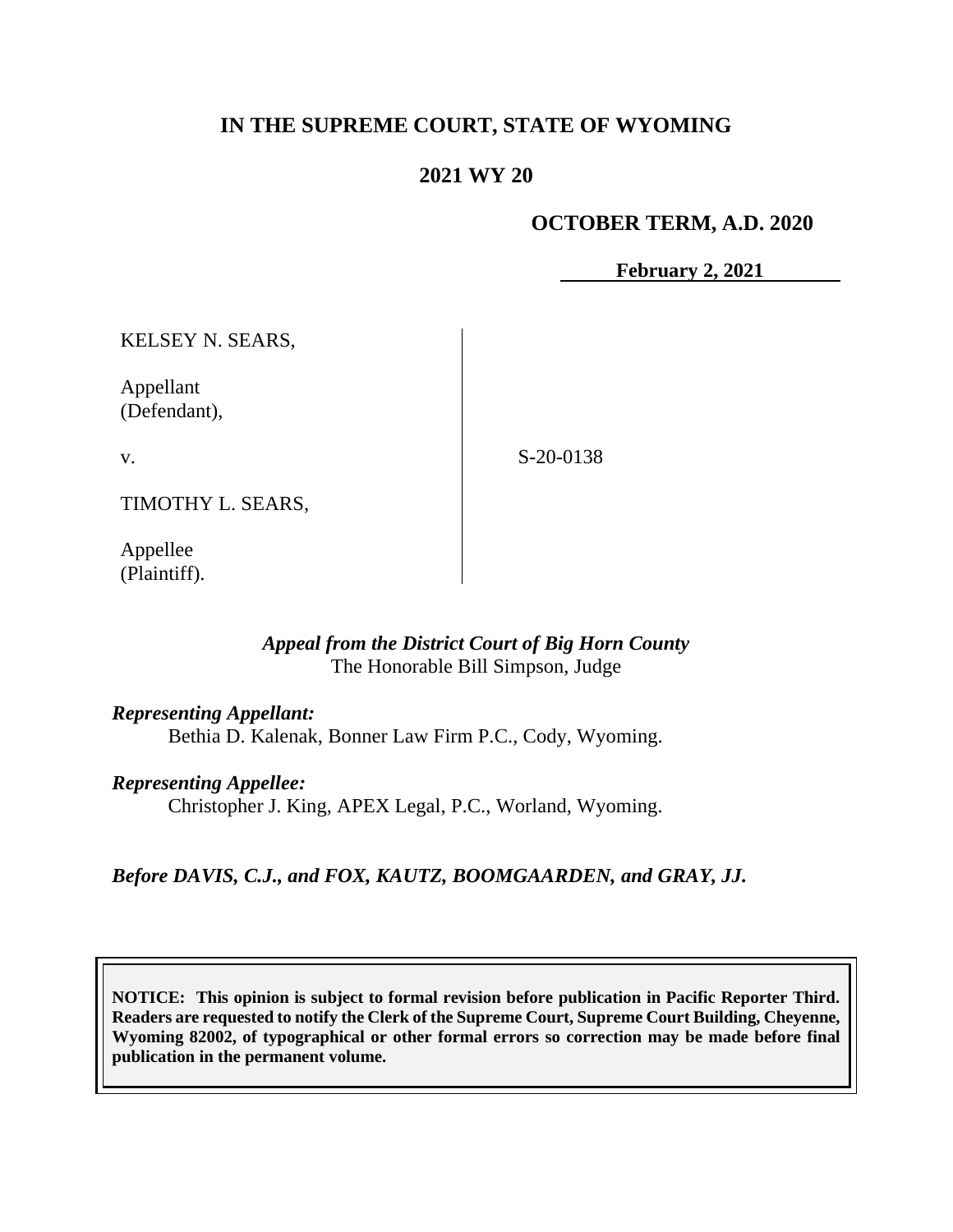# **KAUTZ, Justice.**

[¶1] Kelsey N. Sears (Mother) appeals from portions of her divorce decree. She argues the district court abused its discretion by establishing joint custody of the children and by failing to require Timothy L. Sears (Father) to pay her retroactive child support, temporary alimony, and attorney fees and costs. Finding no abuse of discretion, we affirm. We grant Father's request for attorney fees and costs under Rule 10.05 of the Wyoming Rules of Appellate Procedure (W.R.A.P.).

#### **ISSUES**

[¶2] The determinative issues are:

1. Did the district court abuse its discretion by awarding the parties joint custody of the children?

2. Did the district court abuse its discretion by failing to require Father to pay Mother retroactive child support?

3. Did the district court abuse its discretion by failing to require Father to pay Mother temporary alimony and her attorney fees and costs under Wyo. Stat. Ann. § 20-2- 111 (LexisNexis 2019)?

4. Is Father entitled to his attorney fees and costs under W.R.A.P. 10.05?

# **FACTS**

[¶3] Father and Mother married on August 10, 2013. They have two children, LLS and TLS, who were born in 2012 and 2013, respectively. LLS has medical conditions requiring daily treatments and medications and weekly doctor appointments, some of which occur out-of-state.

[¶4] Father filed for divorce from Mother on February 16, 2017. In the complaint, he accused Mother of being an "undiagnosed and untreated alcoholic" who "consume[s] a 30 pack of beer every other day, on her own." Contemporaneous with the divorce complaint, he filed an ex parte motion seeking temporary sole custody of the children and requesting Mother have only supervised visitation with the children and undergo drug and alcohol testing prior to any visitation. The district court granted Father's ex parte motion.

[¶5] Several days later, Mother answered the divorce complaint and filed a motion to vacate the court's order granting Father temporary custody of the children. She denied any alcohol problem and accused Father of being abusive and never properly caring for the children. She sought dissolution of the marriage, sole custody of the children, reasonable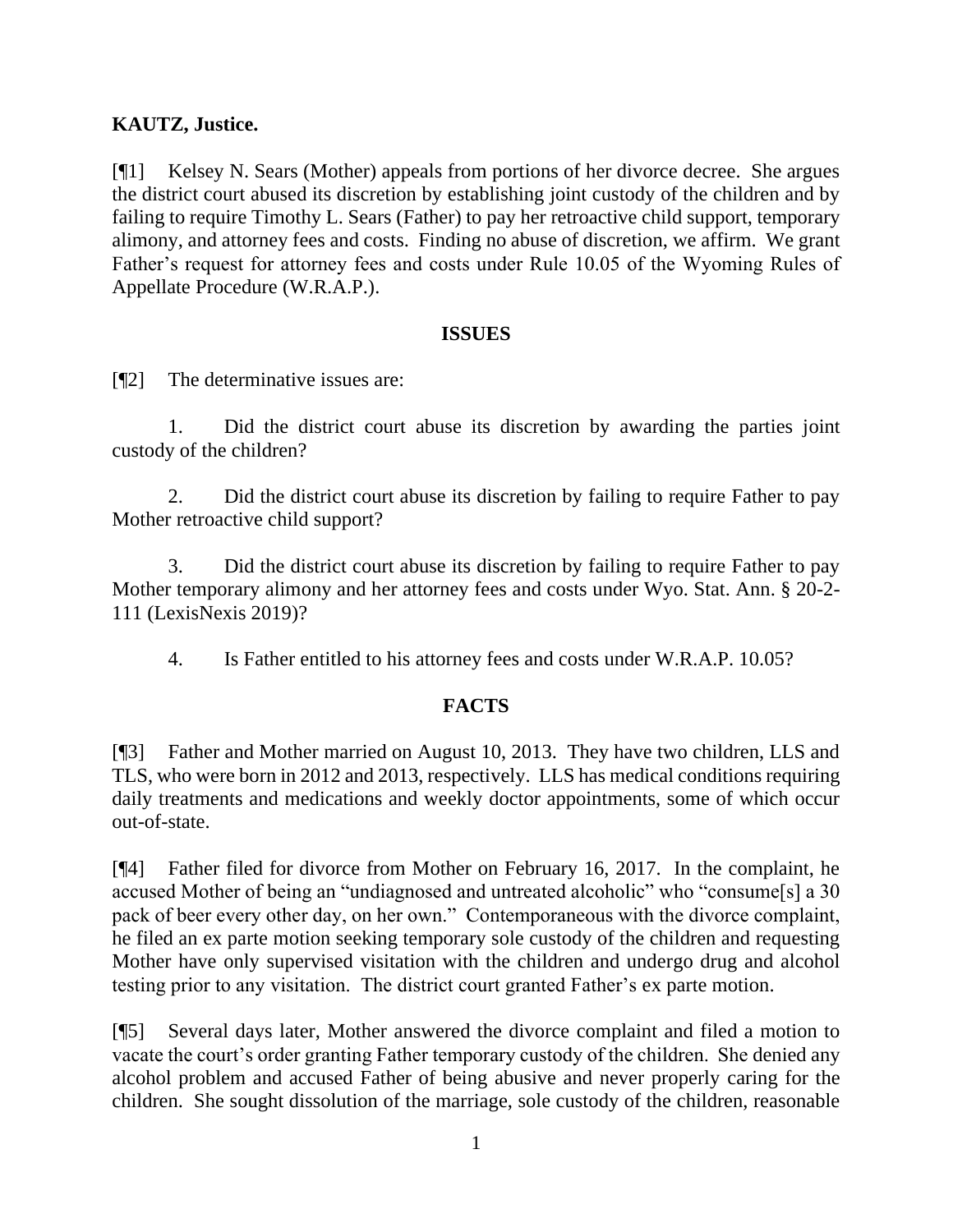visitation for Father, and an order requiring Father to pay her child support per the statutory guidelines and provide medical insurance for the children. On March 13, 2017, the district court entered an order modifying its temporary custody and visitation decision. Because the parties did not designate this order as part of the appellate record, it is unclear what modifications the district court made.

[¶6] On March 16, 2017, Father and Mother, accompanied by their counsel, met and agreed to joint legal and physical custody of the children on an alternating week basis. While no formal order was entered modifying the order which granted Father temporary custody, the parties began performing according to their joint custody agreement on March 20, 2017.

[¶7] About a month later, on April 28, 2017, Mother filed a motion for temporary sole custody of the children and sought child support per the statutory guidelines. She alleged that since the parties began following their agreed joint custody arrangement, Father had failed to administer LLS's medications per the doctor's instructions, had missed LLS's medical appointments, and had asked Mother to take LLS to his doctor appointments. She also claimed that three days earlier, Father, with the children in the vehicle, had driven his car in reverse with the car door open and hit her with the door.

[¶8] On May 1, 2017, the district court entered an order based on the parties' March 16 agreement for shared custody. It vacated Father's temporary custody order and directed the parties to comply with the shared custody they agreed to. It ordered the parent in custody of LLS at the time of any doctor appointment to take LLS to the appointment. The court declined to order child support, and did not address any other portions of Mother's April 28 motion.

[¶9] In August 2017, Mother supplemented her April 28, 2017 motion. She informed the district court she had obtained a protection order against Father based on the car door incident and attached a copy of the order. She requested Father be ordered to pay her \$386.63 per month in child support, retroactive to April 28, 2017, and half of LLS's incidental medical costs, including the costs of travel to out-of-state medical appointments.

[¶10] After holding a hearing on Mother's pending motion, the district court denied Mother's request for temporary sole custody of the children, finding it was in the children's best interests to continue with the parties' joint custody agreement until trial. Due to the protection order, however, the court directed the parties to exchange the children through their daycare facility. Because Mother testified at the hearing Father was not following the doctor's instructions in administering treatment and medication to LLS and Father claimed Mother had not responded to his request for the doctor's name to obtain such instructions, the court ordered the parties to provide each other with any doctor's instructions and to follow them. If either party believed the other was not properly administering medication or treatment to LLS, the court directed the parties to communicate those concerns through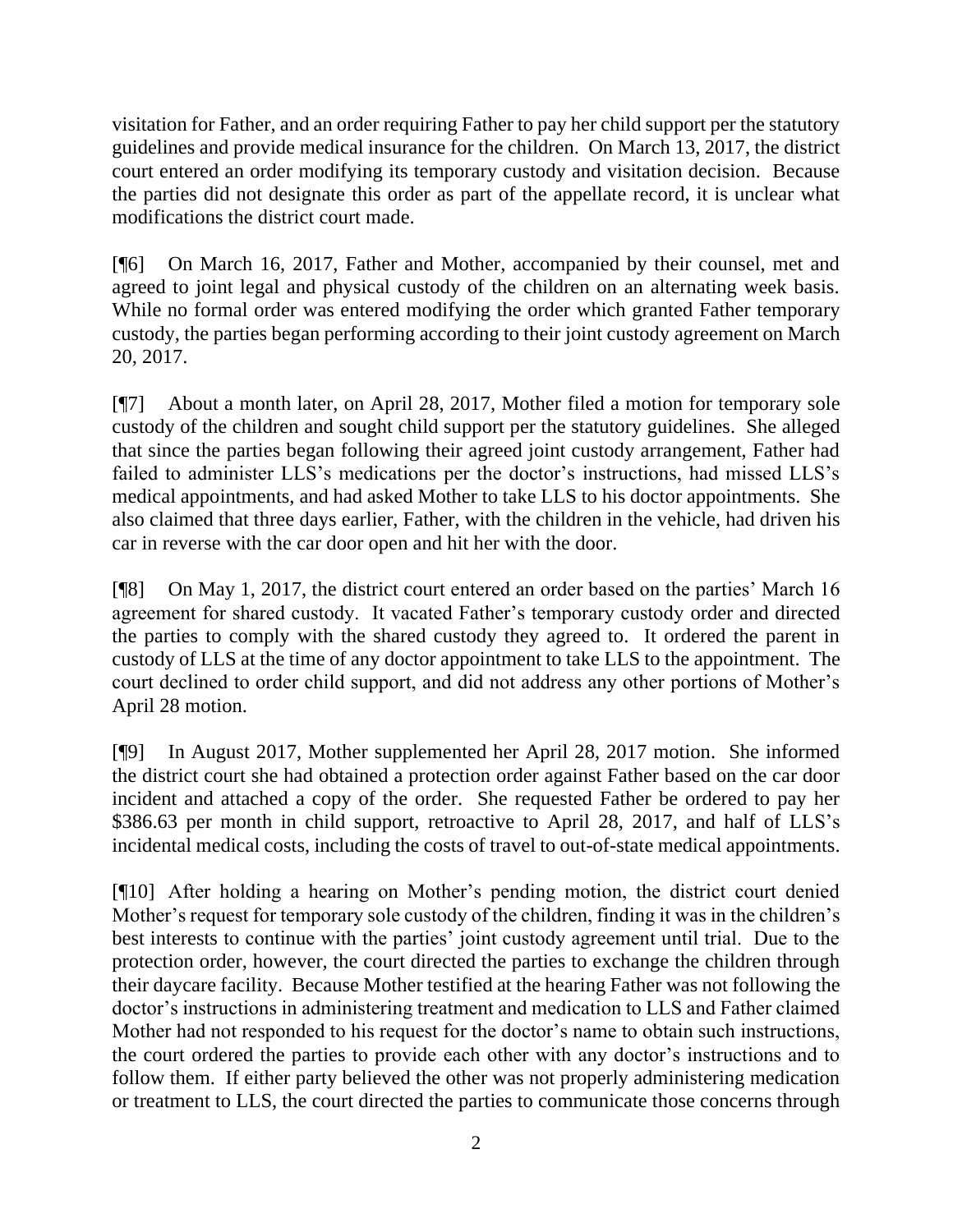their attorneys. If the concerns went unaddressed, the parties were to file the appropriate motion with the court. The court also ordered the parties to split the costs of any out-ofstate doctor's appointments. The court again declined to grant child support because the parties were sharing custody and splitting the children's uncovered medical expenses, Father was providing medical insurance for the children and paying Mother's car insurance and cell phone bills, Father had not provided a confidential financial affidavit, and Mother had not updated her financial affidavit.

[¶11] Several months later, Father filed a motion for temporary sole custody of the children claiming Mother was not providing for the educational needs of one of the children (presumably LLS), which caused the child severe educational problems and exacerbated his medical condition. Mother countered with her own motion for temporary sole custody, again alleging Father was not following medical advice concerning LLS, continued to refuse to be involved in LLS's medical appointments, was not paying his share of the travel costs to LLS's medical appointments, had failed to keep Mother's car insurance and cell phone accounts current, and was not effectively communicating with her. She maintained the joint custody arrangement was unworkable and not in the children's best interests. She again sought child support. Mother also filed a motion under § 20-2-111 requesting Father pay her temporary alimony during the pendency of the divorce proceedings and her attorney fees and costs associated with defending the divorce. Father objected to Mother's motion, claiming he could not afford her requests. The motions were not heard by the time of trial.

[¶12] The court held a bench trial on the divorce complaint on October 21, 2019. Following trial, the district court issued a decision letter granting the parties a divorce, awarding them joint custody of the children per their agreement, and requiring Father to pay Mother \$333 per month in child support beginning December 15, 2019. It ordered Father to continue to provide medical insurance for the children and the parties to split all uncovered medical expenses, including travel expenses for the children's out-of-state medical appointments. The court divided the parties' debt and property and ordered each party to pay his or her own attorney fees and costs. The decision letter was incorporated into a February 7, 2020, divorce decree. Mother appealed from the divorce decree.

#### **STANDARD OF REVIEW**

[¶13] We review the district court's custody, child support, alimony, and attorney fees decisions for an abuse of discretion. *Johnson v. Johnson*, 2020 WY 18, ¶ 10, 458 P.3d 27, 32 (Wyo. 2020) (citations omitted); *Kamm v. Kamm*, 2016 WY 8, ¶ 3, 365 P.3d 779, 780- 81 (Wyo. 2016). *See also, Roberts v. Roberts*, 816 P.2d 1293, 1298 (Wyo. 1991) ("[A] court has broad discretion in deciding whether to award attorney's fees pursuant to [§ 20- 2-111]."). "'Judicial discretion is a composite of many things, among which are conclusions drawn from objective criteria; it means exercising sound judgment with regard to what is right under the circumstances and without doing so arbitrarily or capriciously.'"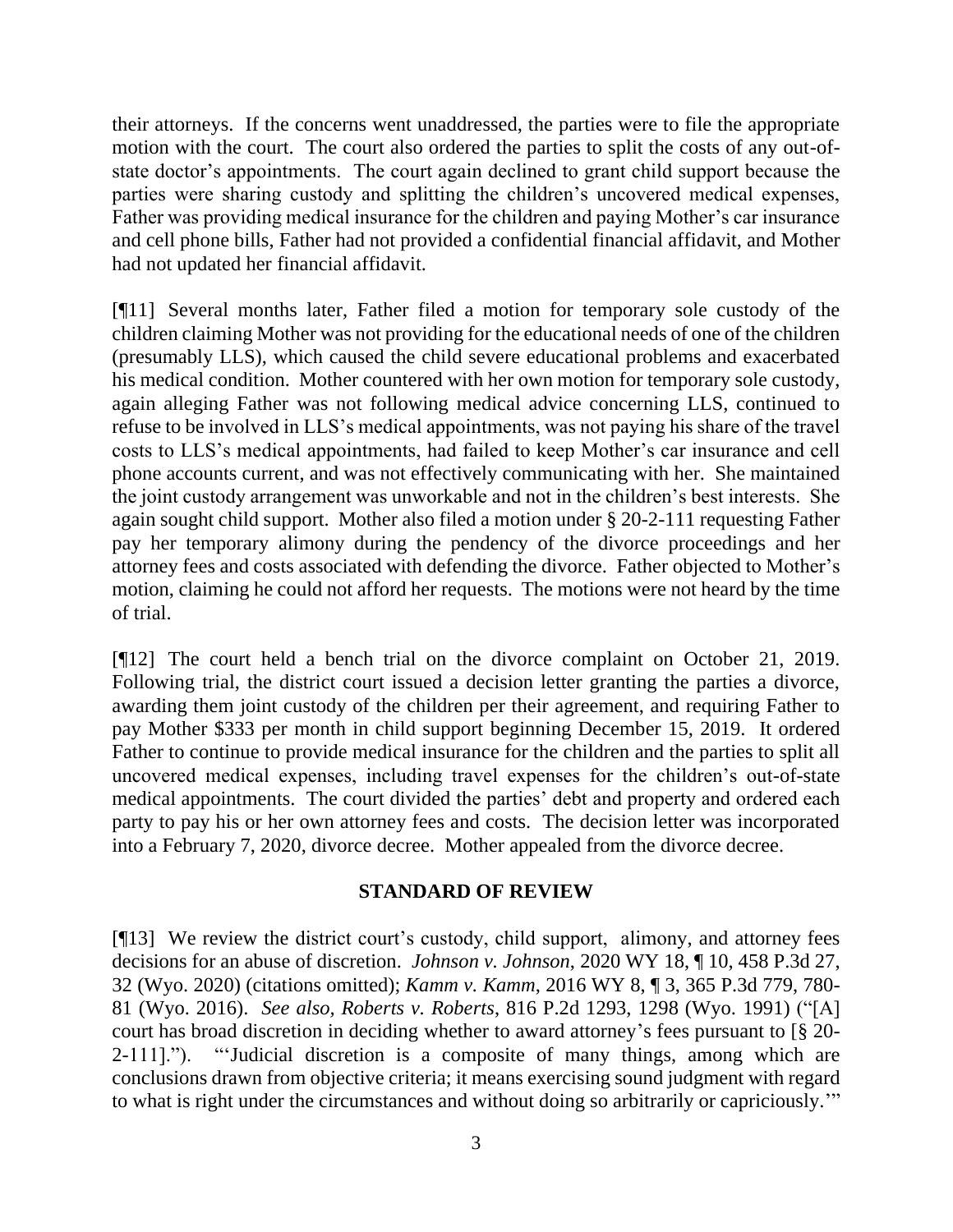*Johnson v. Clifford*, 2018 WY 59, ¶ 8, 418 P.3d 819, 822 (Wyo. 2018) (quoting *Bishop v. Bishop*, 2017 WY 130, ¶ 9, 404 P.3d 1170, 1173 (Wyo. 2017)) (other citation omitted). "A district court does not abuse its discretion if it could reasonably conclude as it did." *Id*. (citation omitted). *See also, Verheydt v. Verheydt*, 2013 WY 25, ¶ 19, 295 P.3d 1245, 1250 (Wyo. 2013) ("In determining whether an abuse of discretion occurred, our core inquiry is the reasonableness of the district court's decision." (citing *Hanson v. Belveal*, 2012 WY 98, ¶ 14, 280 P.3d 1186, 1192 (Wyo. 2012))).

#### **DISCUSSION**

#### *1. Custody*

[¶14] In awarding custody and visitation, the best interests of the children are "paramount." *Johnson*, ¶ 12, 458 P.3d at 32 (quoting *Arnott v. Arnott*, 2012 WY 167, ¶ 31, 293 P.3d 440, 455 (Wyo. 2012), and *Stonham v. Widiastuti*, 2003 WY 157, ¶ 17 n.8, 79 P.3d 1188, 1194 n.8 (Wyo. 2003)). *See also, Martin v. Hart*, 2018 WY 123, ¶ 20, 429 P.3d 56, 63 (Wyo. 2018) ("It has been our consistent principle that in custody matters, the welfare and needs of the children are to be given paramount consideration." (quoting *Jacobson v. Kidd*, 2018 WY 108, ¶ 14, 426 P.3d 813, 820 (Wyo. 2018), and *Meehan-Greer v. Greer*, 2018 WY 39, ¶ 14, 415 P.3d 274, 278 (Wyo. 2018))). To determine the children's best interests, a district court must consider the following list of non-exclusive factors:

> (i) The quality of the relationship each child has with each parent;

> (ii) The ability of each parent to provide adequate care for each child throughout each period of responsibility, including arranging for each child's care by others as needed;

> > (iii) The relative competency and fitness of each parent;

(iv) Each parent's willingness to accept all responsibilities of parenting, including a willingness to accept care for each child at specified times and to relinquish care to the other parent at specified times;

(v) How the parents and each child can best maintain and strengthen a relationship with each other;

(vi) How the parents and each child interact and communicate with each other and how such interaction and communication may be improved;

(vii) The ability and willingness of each parent to allow the other to provide care without intrusion, respect the other parent's rights and responsibilities, including the right to privacy;

(viii) Geographic distance between the parents' residences;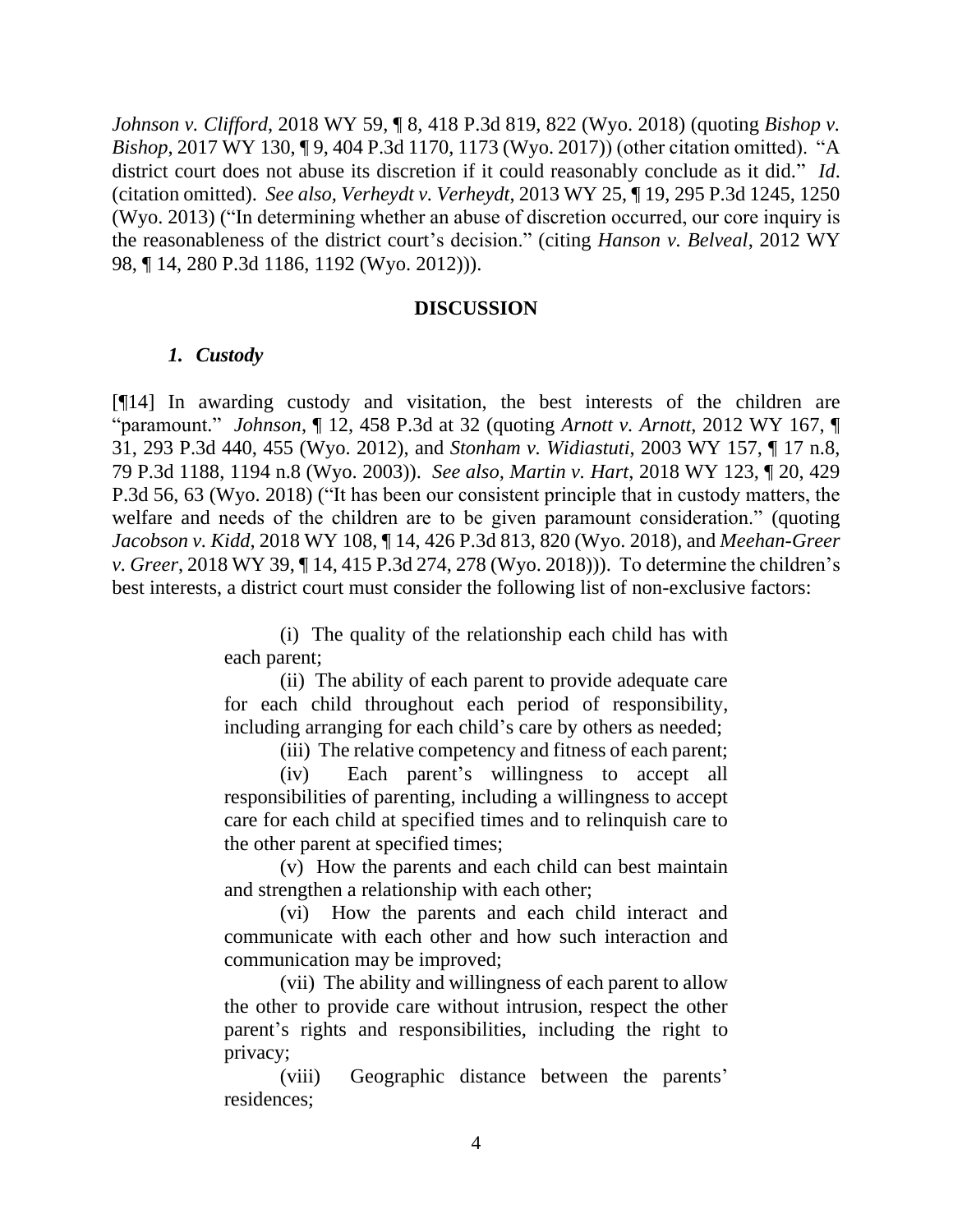(ix) The current physical and mental ability of each parent to care for each child;

(x) Any other factors the court deems necessary and relevant.

Wyo. Stat. Ann. § 20-2-201(a) (LexisNexis 2019). "'No single factor is determinative,' and 'depending on the case, different factors will present a greater need for emphasis. The one constant is that the resolution must be in the [children's] best interests[.]'" *Martin,* ¶ 21, 429 P.3d at 63 (quoting *Stevens v. Stevens*, 2014 WY 23, ¶ 26, 318 P.3d 802, 811 (Wyo. 2014)).

[¶15] The district court considered each of the statutory factors. It found both parties (i) have a good quality relationship with the children; (ii) have support networks that can offer assistance when needed; (iii) are mentally competent and fit to parent; (iv) are willing to accept the responsibilities of parenting and care for the children at the specified times and relinquish custody at the specified times; (v) can strengthen their relationships with the children through liberal custody and visitation; (vi) appear to interact and communicate well with the children; (vii) do not interfere with the other's rights and responsibilities; (viii) live in the same geographic area; and (ix) are physically and mentally capable of caring for the children. While the court acknowledged the parties needed to improve their communication regarding LLS's medical needs and ordered them to complete a parenting class, it decided joint custody was in the children's best interests because it had been in place for at least three years, there was no indication it had adversely affected the children, and any change in that arrangement would not provide the children the necessary stability.

[¶16] Mother argues the district court abused its discretion by ordering the parties to share custody of the children. She maintains joint custody, while no longer disfavored in Wyoming, only works if the parties can effectively communicate and co-parent (factor (vi)). She claims the record shows the parties are unable to do so. She relies on the protection order she obtained against Father, arguing it is counterintuitive to require her to regularly communicate with her abuser. Mother also asserts the parties' numerous motions for orders to show cause and requests for sole custody demonstrate their inability to get along and their agreed custody arrangement was not working. She claims Father admitted at trial co-parenting with Mother had been difficult and the parties have communication issues. Mother also argues the court erred in finding each party was willing to accept the responsibilities of parenting (factor (iv)). According to her, Father's testimony and other evidence at trial showed he is not involved in LLS's medical treatment, had little to no involvement in LLS's Individualized Education Program, and he "may be improperly providing medication to LLS."

[¶17] Our review of the district court's final custody determination is severely limited due to Mother's failure to designate the transcript of the bench trial as part of the appellate record. W.R.A.P. 3.02(b) states in relevant part: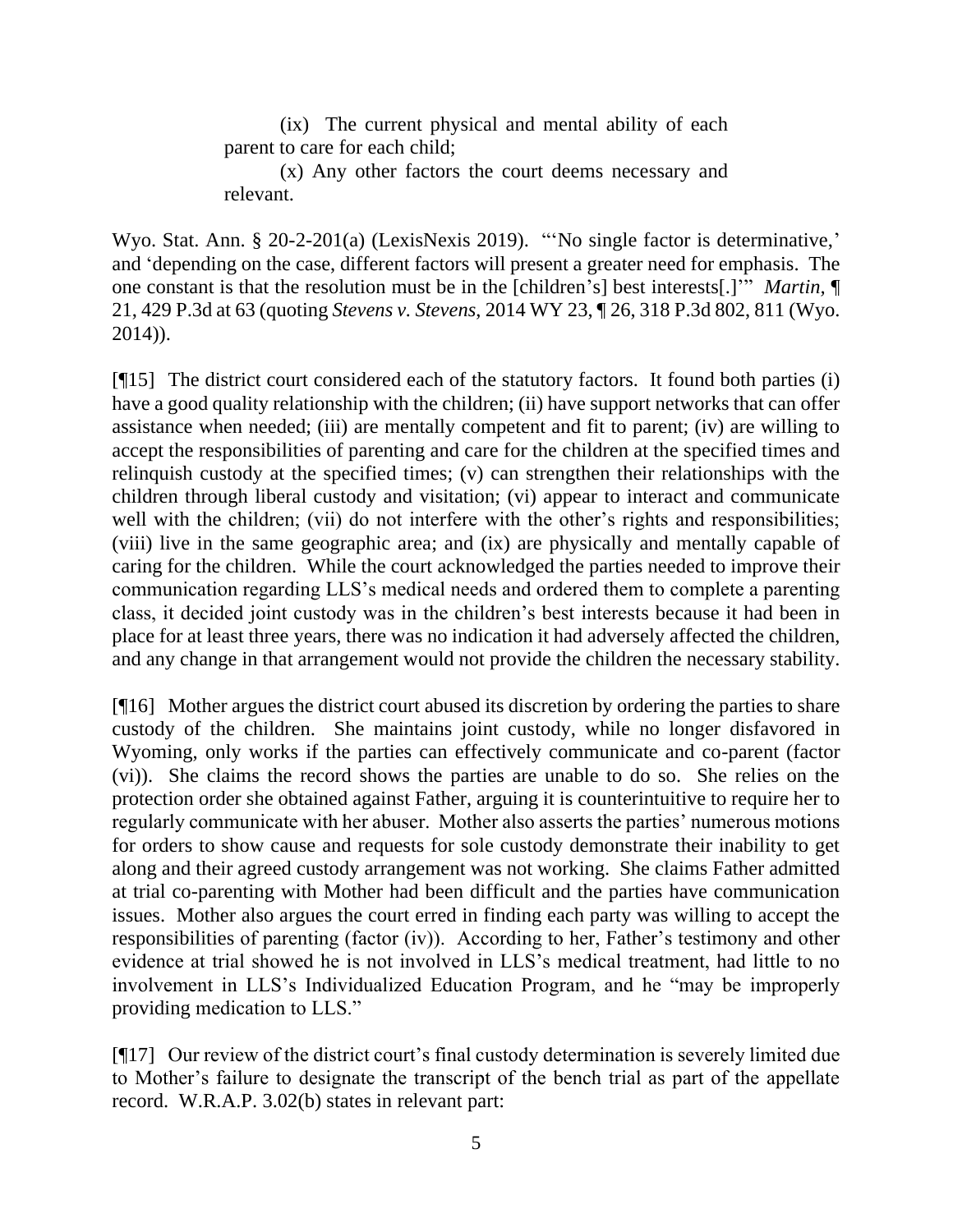In all cases other than criminal and juvenile matters, if the proceedings in the trial court were reported by an official court reporter, appellant shall, contemporaneously with the filing of the notice of appeal, file and serve on appellee a description of the parts of the transcript which appellant intends to include in the record and unless the entire transcript is to be included, a statement of the issues appellant intends to present on appeal. If an appellant intends to assert on appeal that a finding or conclusion is unsupported by the evidence or contrary to the evidence, appellant shall include in the record a transcript of all evidence relevant to such finding or conclusion.

W.R.A.P. 3.05(b), in turn, provides: "Appellant shall, contemporaneously with filing its brief in the appellate court and service of that brief upon appellee, file with the clerk of the trial court and serve on all parties and the appellate court clerk a designation for transmission of all parts of the record, without unnecessary duplication, to which appellant intends to direct the appellate court in its brief. . . ."

[¶18] As required by the first sentence of Rule 3.02(b), Mother filed, contemporaneous with her notice of appeal, a "Description of Transcript to be Included in the Record," in which she notified Father she "intend[ed] to include the official court reporter's entire transcript in the record." Mother did not, however, include the bench trial transcript in her "Designation of Record on Appeal" as required by Rule 3.05(b) and the second sentence of Rule 3.02(b), even though she ordered the transcript and the court reporter filed it on May 28, 2020. Mother's "intent" to include the bench trial transcript in the record is not a substitute for doing so. *Golden v. Guion*, 2013 WY 45, ¶ 5, 299 P.3d 95, 96 (Wyo. 2013) ("When an appeal has been filed, '[i]t is the appellant's burden to bring to us a complete record on which to base a decision.'" (quoting *Stadtfeld v. Stadtfeld*, 920 P.2d 662, 664 (Wyo. 1996))).

[¶19] Mother's failure to designate the bench trial transcript limits our review to those arguments not requiring a review of the transcript. *Johnson*, ¶ 33, 418 P.3d at 829 (citing *Golden*, ¶ 6, 299 P.3d at 97). The problem for Mother is all her arguments pertain to the reasonableness of the district court's joint custody decision, which the court made after receiving evidence at the bench trial. In such a situation, "we must assume that the evidence supported the district court's findings." *Id*. (citing *Golden*, ¶ 6, 299 P.3d at 97, and *Waterbury v. Waterbury*, 2017 WY 11, ¶ 14, 388 P.3d 532, 536 (Wyo. 2017)). Reviewing those findings, the district court did not abuse its discretion in concluding it would be in the children's best interests to continue the joint custody arrangement the parties had maintained for almost three years.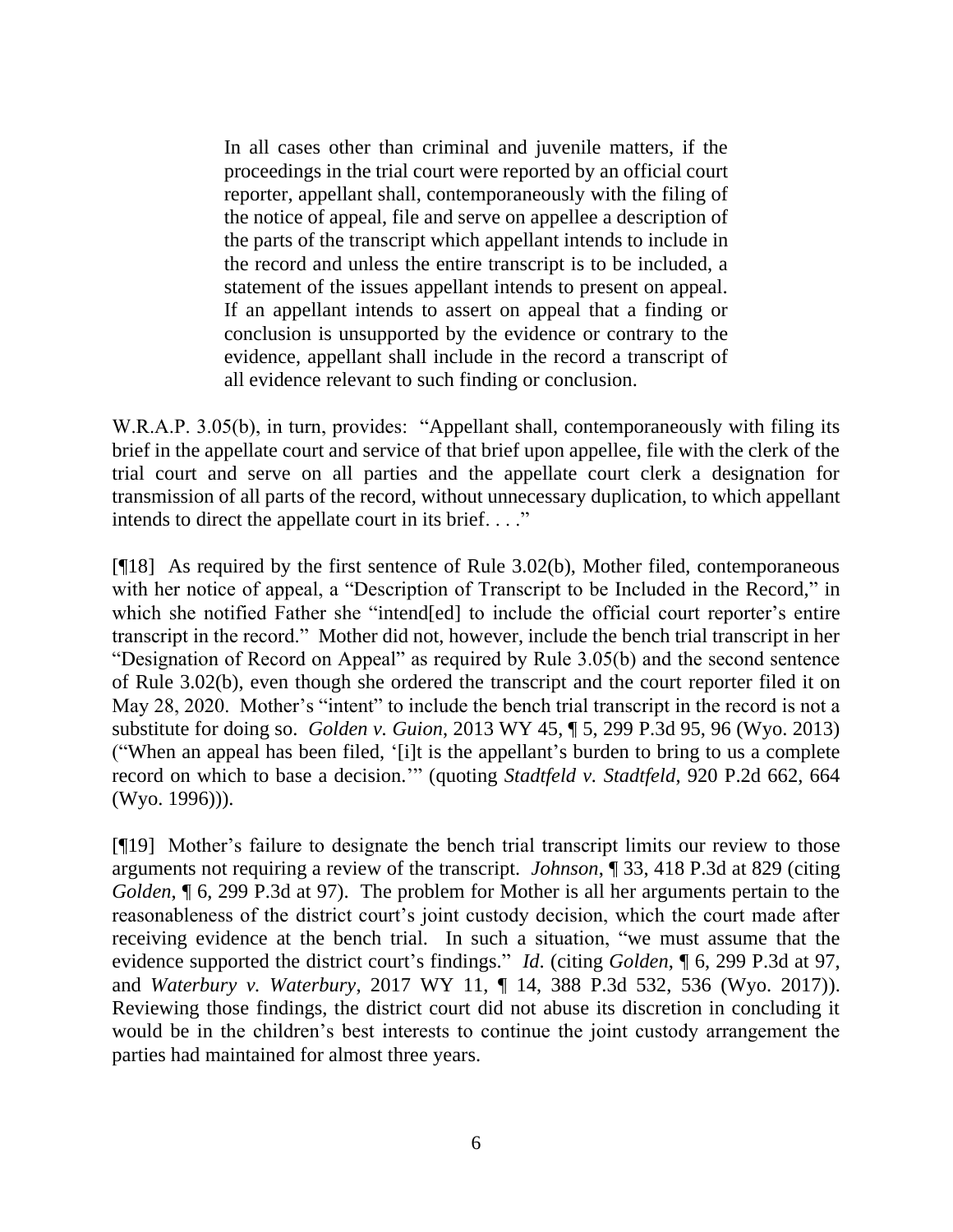[¶20] In *Bruegman v. Bruegman*, 2018 WY 49, ¶ 16, 417 P.3d 157, 164 (Wyo. 2018), we held "there is no presumption that shared custody is contrary to the best interests of the children and shared custody should be considered on an equal footing with other forms of custody." Nevertheless, shared custody "requires effective communication and cooperative decision-making between parents." *Martin*, ¶ 26, 429 P.3d at 65 (citations omitted). The district court found Mother and Father needed to improve their communication regarding LLS's medical care and ordered them to complete a parenting class. However, it also found the joint custody arrangement had been in place for almost three years and no significant issues had arisen in that time. We have previously recognized the importance of stability in a child's life. *See In re KRA*, 2004 WY 18, ¶ 20, 85 P.3d 432, 439 (Wyo. 2004) (citing *Gurney v. Gurney*, 899 P.2d 52, 55 (Wyo. 1995)) (because the parties had been exercising shared custody for over nine months (two years at the time of the appellate decision) and the custody arrangement had not caused the child any problems, a change in the shared custody arrangement was not in the child's best interest and would jeopardize stability in her environment ). Given the need for stability and the absence of any serious issues with the parties' joint custody arrangement, "we cannot say the district court was required to find the difficulties the parties had with communication at times outweighed the child[ren]'s interest in ensuring [they] see[] each parent as much as possible." *Bruegman,* ¶ 29, 417 P.3d at 166-67.

[¶21] The protection order against Father, which is part of the appellate record, merits consideration. "Domestic violence and spousal abuse are always contrary to the children's best interests." *See Johnson*, ¶ 20, 458 P.3d at 35 (citing *Gjertsen v. Haar*, 2015 WY 56, ¶ 39, 347 P.3d 1117, 1128 (Wyo. 2015), and *Williams v. Williams*, 2016 WY 21, ¶ 18, 368 P.3d 539, 545 (Wyo. 2016)). *See also*, § 20-2-201(c) ("The court shall consider evidence of spousal abuse or child abuse as being contrary to the best interest of the children. If the court finds that family violence has occurred, the court shall make arrangements for visitation that best protects the children and the abused spouse from further harm."). "However, in determining custody in the best interest of a child, evidence of spousal abuse is only one of the factors district courts are required to consider." *Buttle v. Buttle*, 2008 WY 135, ¶ 23, 196 P.3d 174, 180 (Wyo. 2008), *overruled on other grounds by Bruegman*, 2018 WY 49, 417 P.3d 157. Furthermore, without a transcript, it is impossible for us to review the nature of the event which served as the basis for the protection order, or to put it into context with the best interests of the children at the time of the trial.

[¶22] The district court did not explicitly mention the protection order in its final custody decision. It did, however, address the protection order in its October 2017 decision letter. It ordered the party with custody to drop the children off at daycare on Monday morning with everything the children would need for the following week; the other party would pick up the children from daycare on Monday afternoon to begin his or her week with the children. The district court incorporated this provision into its final custody decision. Such arrangement protects Mother from being in Father's physical presence. Moreover, at the time of the court's final custody decision, it had been over two years since the car door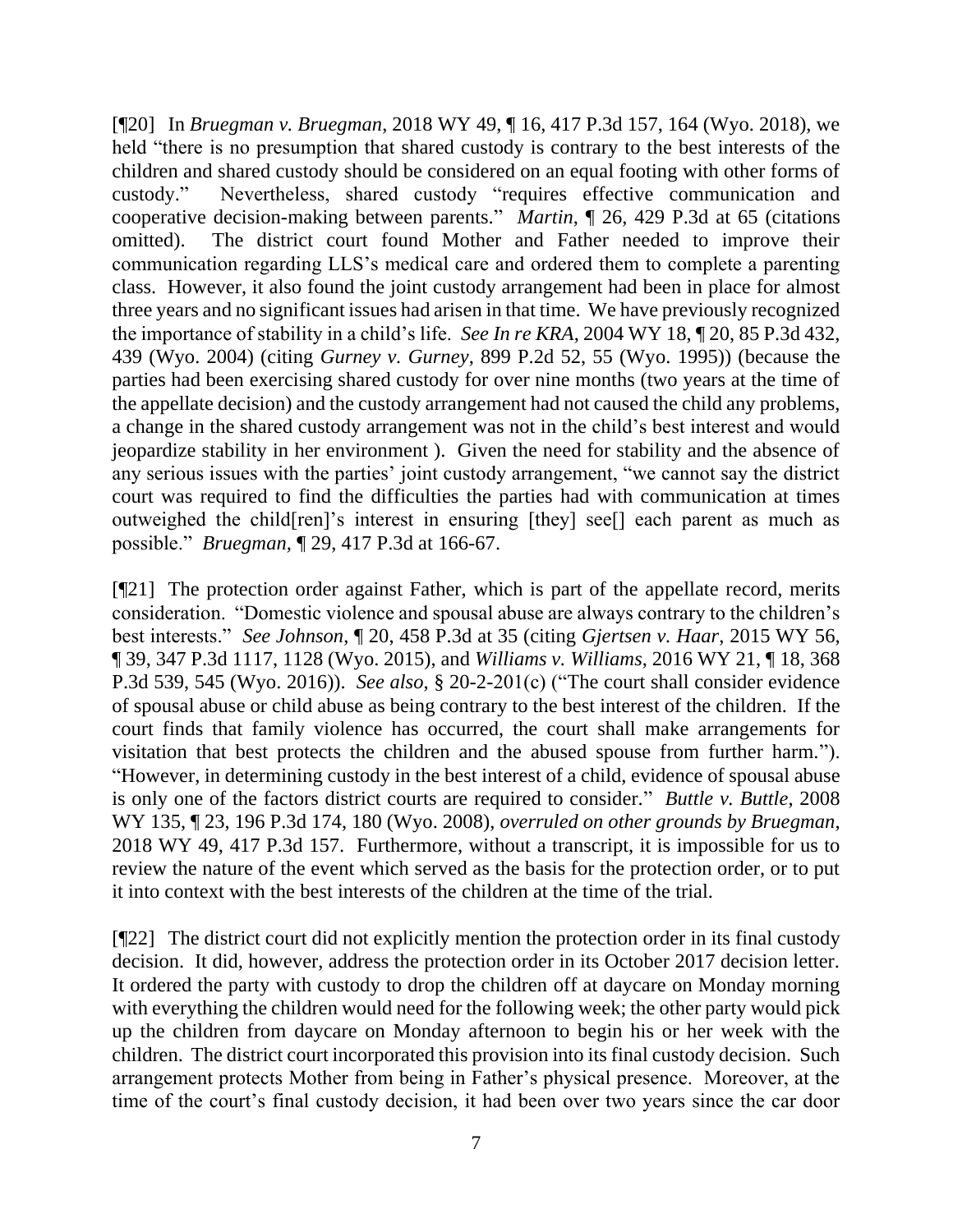incident and no further act of domestic abuse had occurred. There is no evidence the car door incident adversely affected Father's relationship with the children or his ability to parent. Indeed, the circuit court, which found the car door incident constituted an act of domestic abuse and issued the protection order, also found the incident did not impact Father's ability to parent. The record before us contains no indication of any continuing concern about domestic abuse. Under these circumstances, we cannot say the district court abused its discretion in not further considering the protection order in its final custody determination. *See Williams*, ¶ 18, 368 P.3d at 545 (finding district court did not abuse its discretion by declining to base its custody decision on the spousal abuse which occurred during the marriage where court found Father was "evolving" and that "to the extent [the spousal abuse] existed . . . it is not there anymore"), *overruled on other grounds by Bruegman*, 2018 WY 49, 417 P.3d 157.

[¶23] Mother indicates there have been three motions for orders to show cause between the parties, and argues these motions indicate the inability of the parties to successfully share custody. However, those motions were all filed after the district court's December 2019 final custody decision letter. The district court could not have considered the facts alleged in those motions prior to making its custody decision. With respect to the parties' numerous requests for temporary custody of the children, there is no question the divorce proceedings have been contentious at times. However, there was also a period of over a year when no pleadings were filed by either party, which indicates the parties either did not have any difficulties with the custody arrangement or they were able to address their concerns through their attorneys without court intervention.<sup>1</sup>

[¶24] Based on the record before us, we conclude the district court did not abuse its discretion in awarding the parties joint custody of the children.

# *2. Retroactive Child Support*

[¶25] The district court did not specifically address retroactive child support in its December 2019 decision letter or in the divorce decree. However, it did provide its reasoning for not ordering child support during the pendency of the divorce proceedings in its October 2017 decision letter. It explained: the parties were sharing custody and splitting

<sup>&</sup>lt;sup>1</sup> Mother argues that when both parties came to the court in 2019 seeking sole custody of the children, they indicated the joint custody arrangement was not working. Mother claims that in such a situation, the court was required to revisit the custody issue and award sole custody to one of the parties. The case Mother relies on, however, addressed whether there had been a material change in circumstances justifying the reopening of a final joint custody order. *See Gurney*, 899 P.2d at 55 (citing *Moody v. Moody*, 715 P.2d 507, 510 (Utah 1985)). In this case, the parties' 2019 motions sought temporary custody of the children and modification of the court's temporary custody order. Indeed, in her motion, Mother stated, "As this is a temporary order it is not necessary that the court find a material change in circumstances has taken place in order to modify the custodial arrangement. The court need only determine what temporary custody arrangement is in the best interests of the minor children."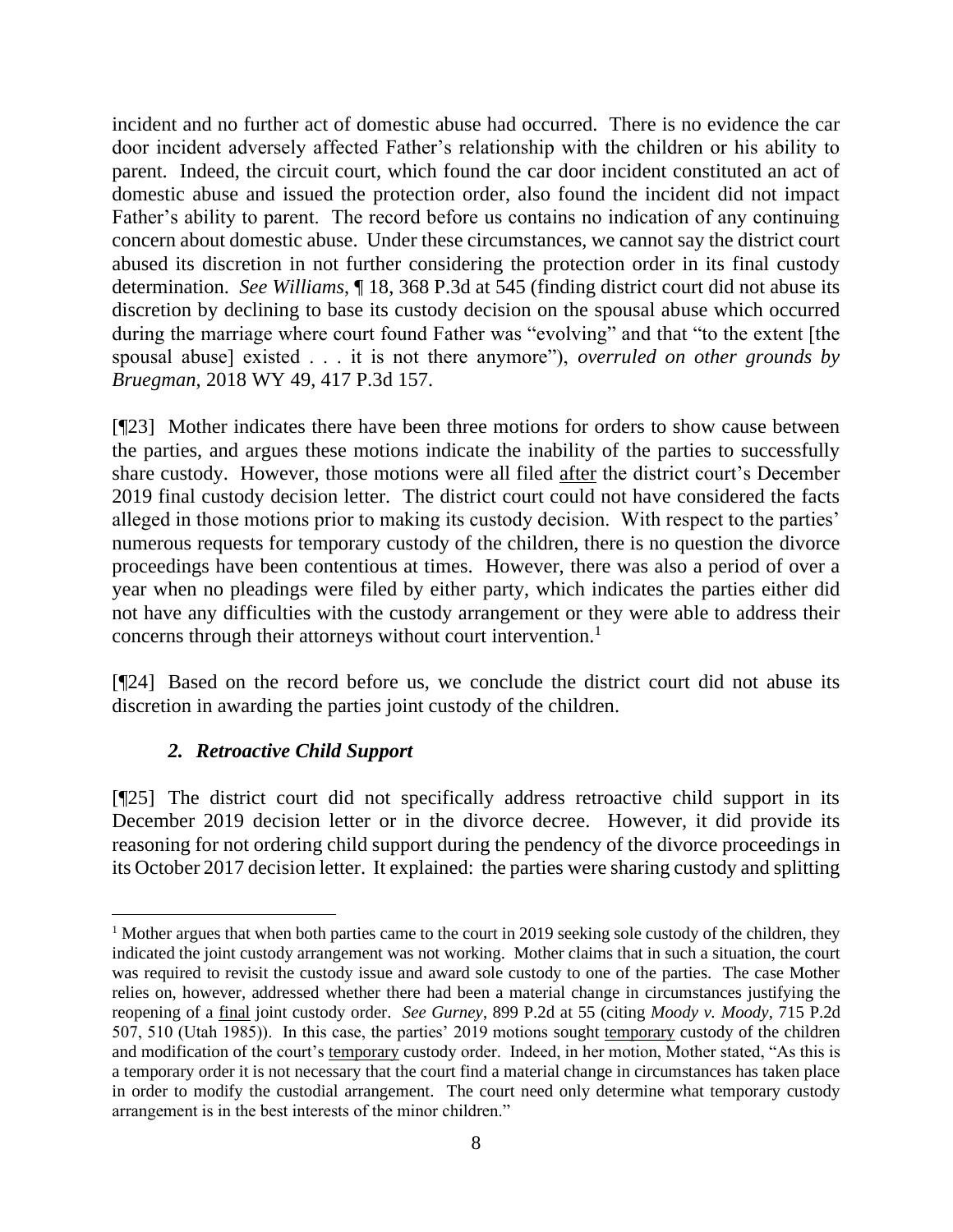the children's uncovered medical expenses; Father was providing medical insurance for the children and paying Mother's car insurance and cell phone bills; the parties had not addressed support in their stipulated temporary custody arrangement; and the parties' financial affidavits were lacking.

[¶26] Mother maintains the district court abused its discretion by failing to award her child support beginning February 21, 2017, the date she first requested such support in her response to Father's ex parte motion for temporary custody. She claims retroactive support is allowed under Wyo. Stat. Ann. § 20-2-311(d)(ii) (LexisNexis 2019) and was appropriate because Father left her with \$100, which is insufficient to support two children. While the court noted in October 2017 Father was paying Mother's car insurance and cell phone bills, Mother contends the court did not specify those payments were in lieu of child support but, in any event, Father failed to keep those payments current.

[¶27] Mother's arguments rely primarily on testimony and evidence from the bench trial. As stated above, because she did not designate the bench trial transcript as part of the appellate record, we must assume the testimony and evidence at trial supported the district court's decision to require Father to begin paying child support on December 15, 2019. Moreover, Mother's claim that the district court never specified Father's payment of her car insurance and cell phone bills was in lieu of child support is contrary to the court's October 2019 decision letter and inconsistent with her position in the district court. In her 2019 motion seeking temporary custody of the children, she stated "[n]o child support has been ordered" and explicitly acknowledged, "The current child support order was based, in part, on [Father's] payment of [Mother's] car insurance and cell phone bills." Given the parties were sharing custody of the children, Father had been providing insurance for the children and paying half of their uncovered medical expenses and some of Mother's expenses, and the court did not have sufficient financial information from the parties for the period of retroactivity, the district court's decision not to award Mother retroactive child support was reasonable.

# *3. Temporary Alimony and Court Costs*

[¶28] Section 20-2-111 provides in relevant part: "In every action brought for divorce, the court *may* require either party to pay any sum necessary to enable the other to carry on or defend the action and for support and the support of the children of the parties during its pendency." (Emphasis added). The statute does not require the requesting party "to prove financial necessity, nor is the award meant to punish the [other] party." *McMurry v. McMurry*, 2010 WY 163, ¶ 17, 245 P.3d 316, 321 (Wyo. 2010) (emphasis omitted) (citing *Black v. De Black*, 1 P.3d 1244, 1252 (Wyo. 2000) and *Hendrickson v. Hendrickson*, 583 P.2d 1265, 1268 (Wyo. 1978)). "The purpose of attorney fees in a divorce case is to assist the party, as necessary, so that the party can carry on or defend the action." *Black*, 1 P.3d at 1252 (citing *Hendrickson*, 583 P.2d at 1268, and *Prentice v. Prentice*, 568 P.2d 883, 886 (Wyo. 1977)).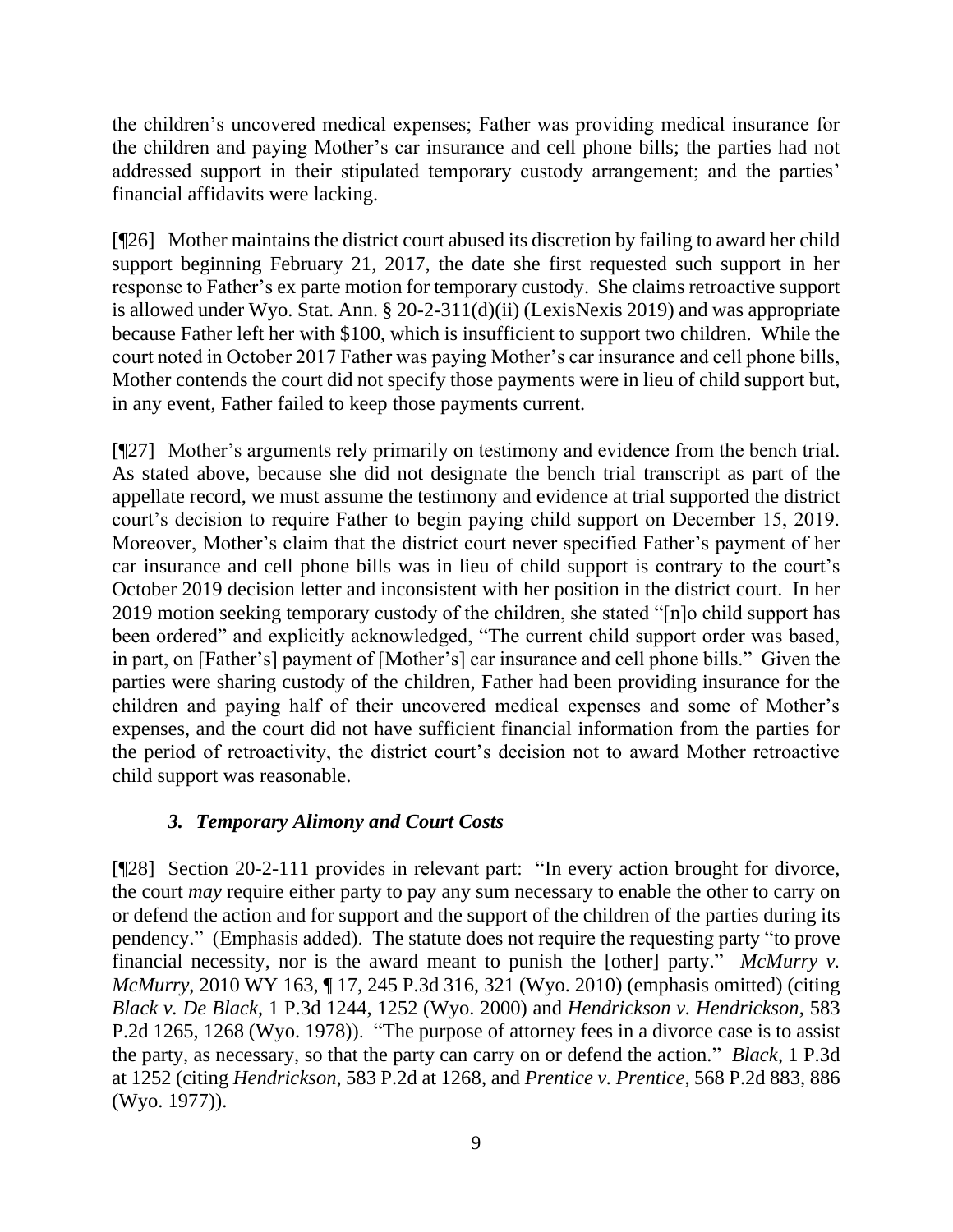[¶29] Mother argues the district court abused its discretion by failing to order Father to pay her temporary alimony and her attorney fees and costs to defend the divorce action under § 20-2-111. She claims Father's filing of the divorce petition forced her to incur the expenses of litigation and he has increased those costs by failing to follow court orders, thereby requiring her to bring numerous motions seeking his compliance. She also argues Father left her in a state of poverty when they separated and, despite his claim to the contrary, Father can afford her requests as he initially resided in a trailer owned by the parties, paid no child support, incurred no daycare expenses, and did not pay his portion of LLS's medical expenses. Given his reduced child support obligation of \$333 per month and his \$2,245 monthly salary, Mother alleges he can "certainly afford to contribute to [her] fees and costs."

[¶30] The district court did not abuse its discretion in failing to award Mother temporary alimony and her attorney fees and costs. Mother's arguments again rely primarily on testimony presented at the bench trial, which we have no way of reviewing due to her failure to designate the trial transcript as part of the appellate record. As a result, we assume the evidence at trial supported the district court's decision requiring each party to pay his or her own attorney fees and costs. While Mother did incur costs in seeking temporary custody of the children due to Father's alleged failures to abide by the court's previous orders, Father also incurred costs in moving for temporary custody based on Mother's alleged failure to provide for LLS's educational needs. The appellate record reveals both parties filed motions for orders to show cause based on the other's alleged noncompliance with court orders. However, as stated above, those motions occurred after the district court's final decision letter requiring each party to bear his or her own costs and attorney fees. Moreover, in their show cause motions, the parties requested the fees and costs they incurred in bringing the motions. While the record does not reveal whether the district court awarded the requested fees, Mother's attempt to rely on these subsequent motions as a basis for an award of support and fees during the divorce proceedings is unavailing.

# *4. W.R.A.P. 10.05*

[¶31] Father argues Mother had no reasonable cause to bring this appeal, failed to present cogent argument, and disregarded our precedent. He requests an award of his attorney fees and costs under W.R.A.P. 10.05.

[¶32] Rule 10.05(b) states: "If the court certifies . . . there was no reasonable cause for the appeal, a reasonable amount of attorneys' fees and damages to the appellee shall be fixed by the appellate court and taxed as part of the costs in the case." "Rule 10.05 sanctions 'are generally not available for challenges to discretionary rulings, unless an appeal lacks cogent argument, there is an absence of pertinent legal authority to support the issues, or there is a failure to adequately cite to the record.'" *Fleet v. Guyette*, 2020